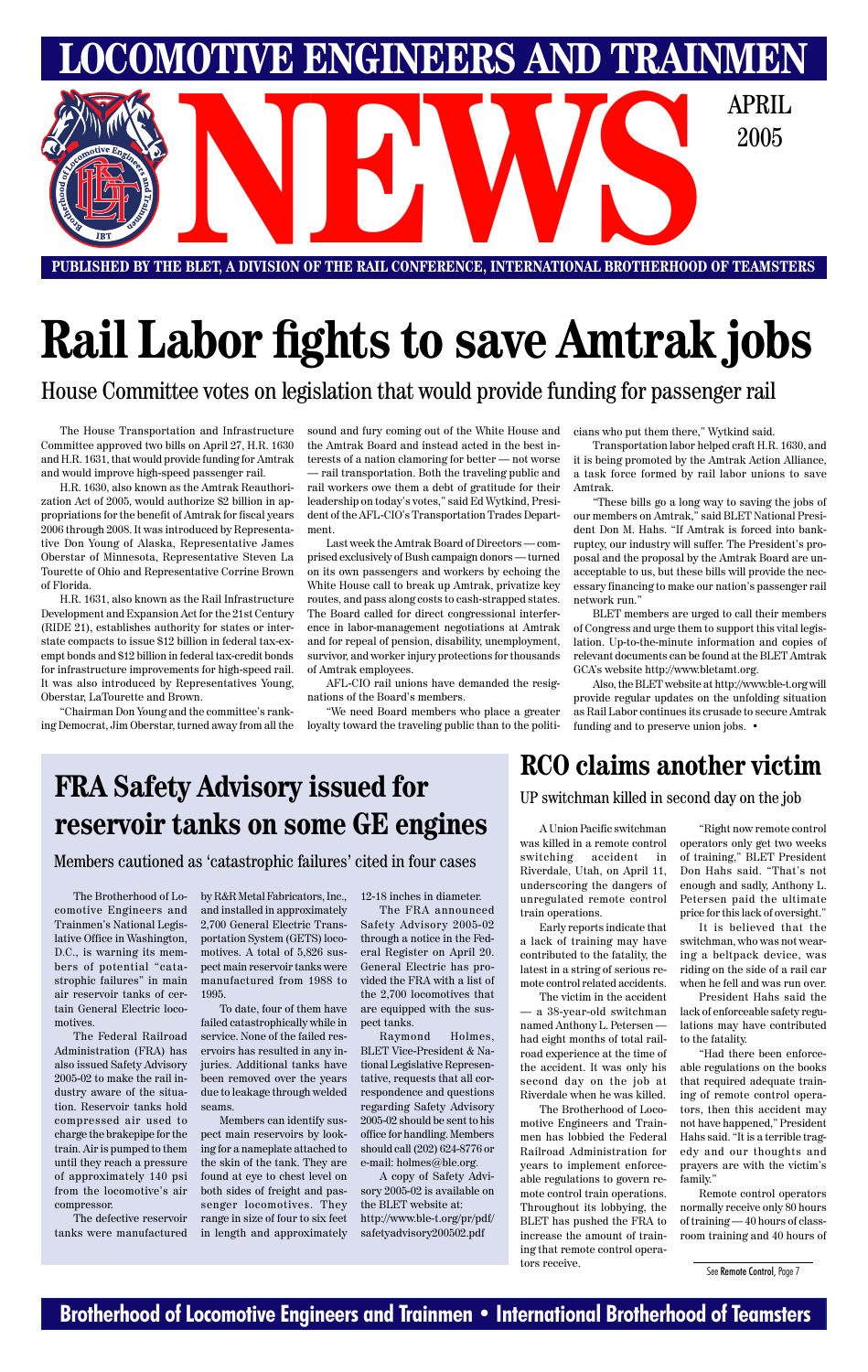#### **By Ed Rodzwicz**

*First Vice President Brotherhood of Locomotive Engineers and Trainmen*

The BLET has no interest or intent in continuing to respond to the UTU over the same old, tired, worn out issues that their leaders continue to bring up. However, on March 3, 2005, UTU International President Paul Thompson issued a letter addressed to All Local Presidents, All Secretary-Treasurers and All Local Chairpersons on the Norfolk Southern property. In this letter, Paul Thompson refers to various issues and makes several allegations in connection with the representation of trainmen on the Norfolk Southern Railroad. His misleading comments and distortion of the truth demand one final response to set the record straight.

Before getting into the details of Paul Thompson's March 3 letter, it should be noted that several years ago the UTU hired a master of spin doctoring, Frank Wilner, in its Public Relations Department. Prior to being hired by the UTU, Wilner was the Director of Information and Public Affairs for the Association of American Railroads (AAR). In 1991, while working for AAR, Wilner made some interesting comments in publications regarding rail labor and the need for carriers to have more flexibility with their employees. Some of Wilner's comments were:

*"Not surprisingly, output measurements have soared. However, subsequent increases in wages and fringe benefits to remaining rail workers have dissipated much of the cost savings."*

*"This handicap might be surmountable were it not for restrictive union-imposed work rules that compel excess employment and impede flexibility in assignment of workers." "In the railroad industry, where antiquated work rules and distorted levels of compensation are impeding efficiency, reform is urgent."*

*"Existing restrictive work rules prevent railroads from using those remaining employees more efficiently, which is essential if the rail industry is to prosper during the 1990s."*

*"Minimum crew size is an albatross for all major railroads. Generally, as many as four workers – most often three – are assigned to each train, when no more than two — sometimes, one — are necessary."*

*"Carriers should have the flexibility to assign employees any work — regardless of craft or job assignment — for which they are*

*properly trained so as to maximize utilization of worker skills, expedite freight movements, improve asset utilization and enrich customer service."*

*"Equity and efficiency demand Congress move to merge railroaders into existing state no - fault workers' compensation plans covering other private sector workers."*

Wilner's comments from 1991, do not sound like they come from a man whose interest is in promoting wages, benefits and the rights of railroad workers. Why would an international rail union employ a person such as Frank Wilner when his views are so pro-rail carrier and anti-rail worker?

Turning now to Paul Thompson's letter of March 3rd, he states that UTU general committee offices have received "numerous telephone calls from BLET local chairpersons stating they personally did not support the Acard drive on NS." Who are these BLET local chairmen, Paul Thompson? It is easy to state "numerous BLET local chairpersons" but identifying them, or the divisions which they represent, could possibly add some credibility to his statement, which has no credibility in its current form. Paul Thompson also states that "BLET officers are harassing and intimidating UTU members on NS property." While I doubt the veracity of such a statement, we, in no way, condone such behavior.

In the second page of Paul Thompson's letter, he raises issues such as the Soo Line strike in 1994, the agreement on Montana Rail Link concerning use of remote control locomotives and the VIA Rail issue. He also states that the BLE agreed to work without firemen back in 1964, but he fails to state that the October 31, 1985 UTU National Agreement completely eliminated the craft of firemen. As far as the Soo Line issue is concerned, in 1994 the UTU went on strike against the Soo Line. There were four issues in the UTU's negotiation demands that would adversely affect engineers. Then-BLE International President Ronald McLaughlin advised UTU International President Tom Dubose that those four issues would have to be withdrawn in order for the BLE to continue honoring the

UTU's strike. President Dubose refused to withdraw those issues which pertained to the exercise of engineer's seniority, exclusive representation, a requirement that engineers pay dues to the UTU to protect trainmen seniority and placing the conductor totally in charge of the train, including the activities of the locomotive engineer. BLE members honored the UTU

strike on that property from July 25th through August 24th when President Dubose refused to withdraw those provisions that were adverse to locomotive engineers. The dispute was ultimately resolved by Presidential Emergency Board No. 12455. Of the four issues President McLaughlin demanded to be removed from the UTU's demands, the Board only granted the UTU the right to implement seniority maintenance fees if the BLE implemented exclusive representation. The Board did not even address the other three issues raised by the UTU in its submission to the Board.

As far as the BLE agreeing to work without firemen in 1964, the elimination of firemen began with the issuance of the infamous 282 Award. This Award allowed carriers to operate some trains without firemen. The BLE merely made an agreement to compensate the engineer for the additional duties and responsibilities that would be required of the engineer when working without a fireman. This provision is very similar to the numerous provisions in UTU agreements that have eliminated brakemen positions, firemen positions, switchmen positions and flagmen positions for additional compensation to the remaining train crew members. The accusations by Paul Thompson concerning VIA Rail can best be answered by stating that this case is in the hands of the Canadian Industrial Relations Board (CIRB) with the final outcome yet to be determined. However, it is a complete fabrication by the UTU when they state that 230 conductors on VIA Rail will each receive \$230,000. When BLET learns of the final outcome of this case, BLET membership will be immediately informed.

The VIA Rail dispute began in 1997. In 2004, after the VIA Rail issue, 2,800 UTU members on Canadian

Pacific chose Teamsters Canada Rail Conference as their representative over the UTU. The UTU/VIA Rail rhetoric was certainly not a factor in that representation election.

And while we are addressing issues involving Canadian operations, it should be noted that on the Quebec North Shore and Labrador Railway (QNSLR) the UTU represents both engineers and trainmen. The QNSLR operates engineer-only trains through an agreement with the UTU. On November 7, 1996, the UTU signed an agreement with the QNSLR that eliminated all conductors and trainmen. This agreement provided that engineers would assume all duties and responsibilities formerly performed by conductors and trainmen. The implementation of this agreement caused approximately 49 employees to become surplus. These are the facts; yet, Paul Thompson tries to convince people that the UTU is the only union that will protect their jobs. Maybe one should ask some of the surplus employees that lost their jobs on the QNSLR as a result of the UTU agreement, what they think about his claim to fame.

The agreement on Montana Rail Link which Mr. Thompson refers to has resulted in most trains on MRL operating with three-person crews. Each crew must have a certified locomotive engineer. Where are the job losses you refer to on this property, Paul?

In previous articles and letters, UTU officers have stated that the UTU offered the BLE 50 percent of the remote control jobs. They do not tell the readers that this offer would have required the BLE to merge with the UTU. Our membership expressed their desire on the issue of merging with the UTU – 70 percent voted against merging and 30 percent voted in favor of merging. The Letter of Intent dated September 26, 2001, which authorized the use of remote control, signed by the UTU and the carriers states, "Operation of remote control technology pursuant to this Letter with respect to assignments covered hereunder will be assigned to employees represented by the United Transportation Union." Does that sound like the UTU was agreeable to giving the BLE 50 percent of the remote control work? Another glaring problem for the UTU leadership appears to be its inconsistency. For example, in 1991, Paul Thompson and other UTU officers opposed exclusive representation. In fact, in a letter dated January 21, 1991 addressed to the UTU National Negotiating Committee (G.T. Dubose, J.M. Brunkenhoefer, L.W. Swert and C.L. Little) Paul

# **Will the real Paul Thompson please stand up!**

**Me thinks thou dost protest too much (Shakespeare), or**

#### Bringing to light many inconsistencies in recent messages from the UTU President

#### **"Does Paul Thompson have a creative memory, an absence of memory or a memory void of truth? You decide!**

— Ed Rodzwicz, BLET First Vice-President

See Paul Thompson, Page 3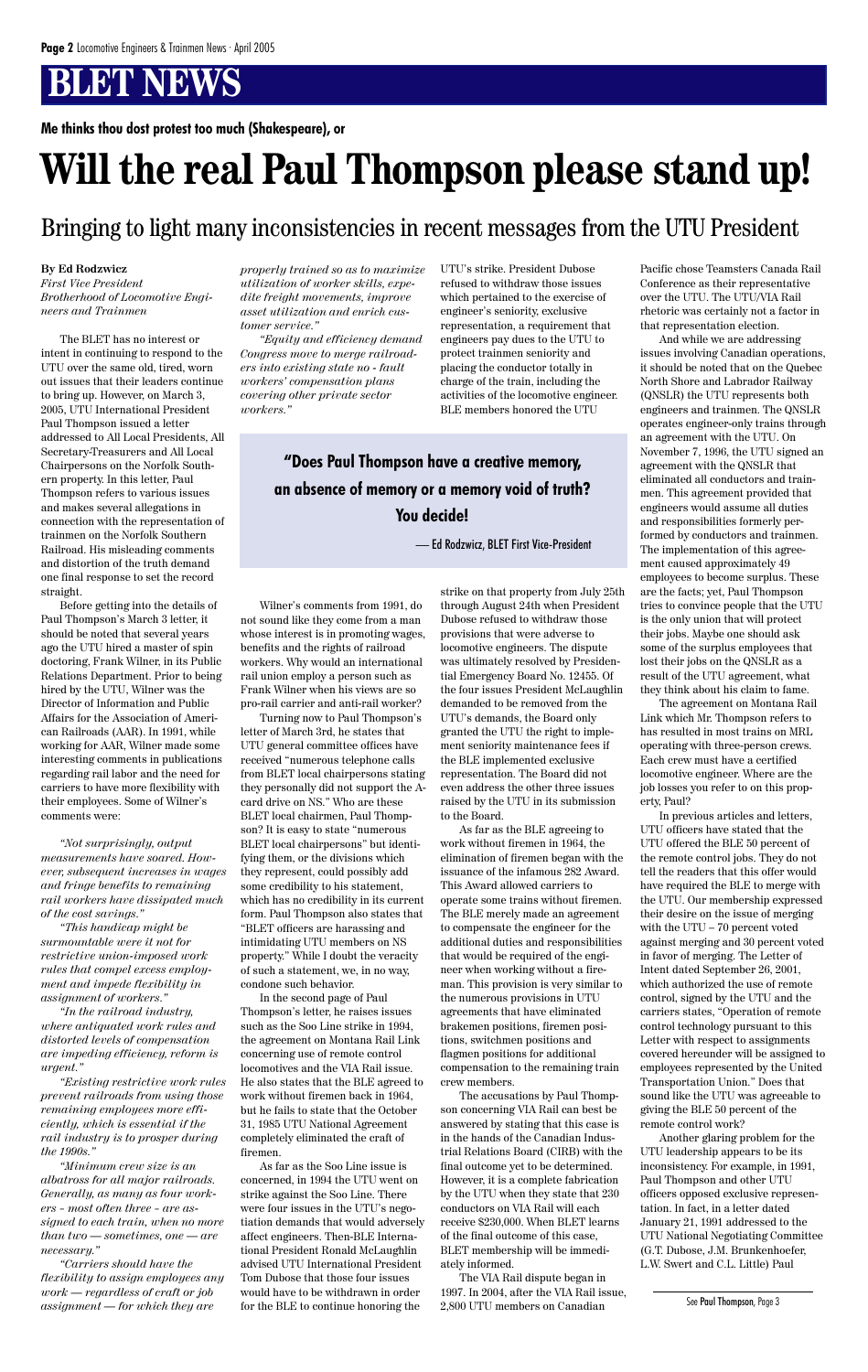Thompson, whose signature is the first on this letter, and other UTU officers, chastised the Negotiating Committee members for not opposing exclusive representation The letter states in pertinent part:

*"There can be no explanation for your incompetence…. Why don't you do the only thing you could do as an apology to those engineers and the members of the UTU as a whole, RESIGN. You have proven you are not qualified to hold any office in the United Transportation Union."*

However, on November 1, 2004, Paul Thompson signed a Letter of Intent with the carriers that grants the UTU exclusive representation of trainmen and requires BLET members to pay maintenance fees to the UTU in order to maintain their seniority as a trainman. He refuses to allow BLET

#### Continued from Page 2

represented by their chosen representative — the BLET local chairmen. Paul Thompson insists that grievance and discipline matters involving employees working in train service be handled exclusively by the UTU representatives.

> Does Paul Thompson have a creative memory, an absence of memory or a memory void of truth? You decide! •

Rumors persist that the NCCC granted the UTU exclusivity and seniority maintenance through the November 1, 2004 Letter of Intent (LOI) in exchange for the UTU agreeing to open national negotiations on the issue of a reduction in crew consist requirements. Allegedly, UTU leaders acted in a retromingent manner after the LOI was implemented by taking the position crew consist would have to be negotiated with the individual general committees rather than through national negotiations. Hence, the lawsuit filed by UTU in U.S. District Court for the Southern District of Illinois to "defend crew consist and FELA."

If this rumor is not true, it would be very easy to put it to bed. Paul Thompson could request a letter from NCCC Chairman Robert Allen and the

represented by the NCCC, stating that this is not true.

By the way Paul, at the CRLO meetings in February of this year, you notified all of the rail labor union presidents in attendance the UTU would submit a proposal to the NCCC that would "eliminate frivolous FELA lawsuits." The BLET believes there is already a system in place to determine if a FELA lawsuit is frivolous — it's called the judicial process. Nonetheless Paul, why not share the "proposal" with all of rail labor.

In summary, the March 3, 2005 letter issued by Paul Thompson can only be described as artful rhetoric. In fact, the subject which led to his letter — a possible A-card drive on Norfolk Southern property — has arisen at the request of UTU represented employees on that property.

#### **By Mark K. Ricci, Ph.D.**

*Chairman, Washington State Legislative Board, Brotherhood of Locomotive Engineers and Trainmen*

The Brotherhood of Locomotive Engineers and Trainmen (BLET), the United Transportation Union (UTU) and representatives from all major railroads operating in the United States have joined forces to implement an integrated fatigue management plan for the entire rail industry.

In the past, this Work/Rest Task Force actively employed the good faith efforts of many labor and management representatives. However, the efforts of the last decade did not produce the mitigation of fatigue necessary to foster a desired level of

safe railroad operation and did not address the level of fatigue experienced by operating employees.

On Feb. 16, 2005, railroad officers and labor leaders issued a statement of principles designed to invigorate fatigue management efforts in the US using fatigue management plans. Much of the current work has built on the successes of labor and management in the late 1990's with one major difference: the adoption of a concept of a "continuous improvement process." In scientific terms, this means evaluating existing and new processes and collaborating (management and labor) to design processes that improve fatigue mitigation and provide a safer railroad operation. In a Hoghead's language it means taking the call, setting out the bad

orders, and highballing again.

Like you, I know that the train is not ready to move until the brakes have been checked, the power is ready, and the signal is a high green. This is the same idea that is going to provide a workable fatigue management plan to mitigate unsafe levels of railroad worker fatigue.

The difference in the current attempt to address fatigue is the willingness to evaluate the effects of the fatigue mitigation efforts, get rid of what does not work, and try new strategies that have been shown to work in other locations. Evaluation is the key difference between the effort adopted on February 16, 2005, by labor and management and all previous attempts to address fatigue. Further, since evaluation must be

integrated into the process from the very beginning, engineers do not need to wait five years to determine if this is going to be a success or a failure. Engineers are going to know within months if these strategies are "loading or just idling."

Management and Labor working together in good faith will give individual railroad workers the ability to retain the greatest number of options possible to address their individual experience of fatigue. Unfortunately, given the history of railroad worker fatigue, accidents investigated by the NTSB, and ongoing research, this is perhaps the last best hope for an industry inspired solution before a public call for action imposes a fatigue solution that may not be empathetic to railroad culture. •

# **An Engineer's reflection on managing fatigue**

### It will take Labor and management working together in good faith to eliminate problem

The U.S. Department of Transportation's Inspector General issued a report in February ordering the Federal Railroad Administration (FRA) to overhaul the way it conducts its safety inspections.

According to an article in the February 10 issue of the *New York Times*, the Inspector General ordered the FRA to overhaul its railroad safety inspection program because of "substantial and systemic safety problems" at Norfolk Southern, CSX, Union Pacific, and BNSF Railway.

According to the *Wall Street Journal*, the Inspector General's report concluded that the FRA's current railroad safety inspection program is too subjective, and that in the fall of 2005, the FRA will begin placing a greater emphasis on using safety, inspection and enforcement data to decide how and where to inspect. The report also concludes that if the FRA were to fine railroads more heavily, then it might help resolve safety deficiencies.

While BLET applauds the Inspector General's in-

vestigation, we believe that the FRA will continue to give the nation's railroads a free pass when it comes to the questionable practice of operating locomotives by remote control. The problem is the absence of enforceable regulations for remote control.

For example, FRA Safety Advisory 2001-01, which offers recommended guidelines for the operation of trains by remote control, prohibits remote control operators from riding on moving cars. But because this is just a recommendation, some railroads allow their employees to ride on cars while others don't. Some remote control operators have been hurt even killed — while riding on moving equipment, but there is no way the FRA can prohibit it without an enforceable regulation.

But because the railroads are not violating any Federal safety regulations by allowing remote control operators to ride on moving equipment, an accident or injury caused by such a maneuver would not be recorded as a violation.

FRA safety data is based on investigations at railroads to observe specific violations of the Code of Federal Regulations. Since there is no enforceable regulation in the code to violate, the FRA's safety data will be flawed when it comes to remote control.

The BLET's ongoing opposition to remote control is based on the absence of federal regulations proscribing safety of design, inspection and testing requirements of remote control equipment. Since the equipment and the operations are not covered by regulations, the FRA would likely have no enforcement tools and, subsequently, no data to expose problems with onboard equipment or operator control units or transmitters.

When the FRA begins its new approach to safety investigations in the fall of this year, it will target railroads and operating practices based on statistical information. We can only hope the FRA will not overlook the hazards of remote control switching, in spite of its flawed data collection system. •

# **DOT report blasts FRA on safety enforcement, inspections**

#### *BLET News Analysis*

#### But will railroads continue to receive a free pass when it comes to remote control operations?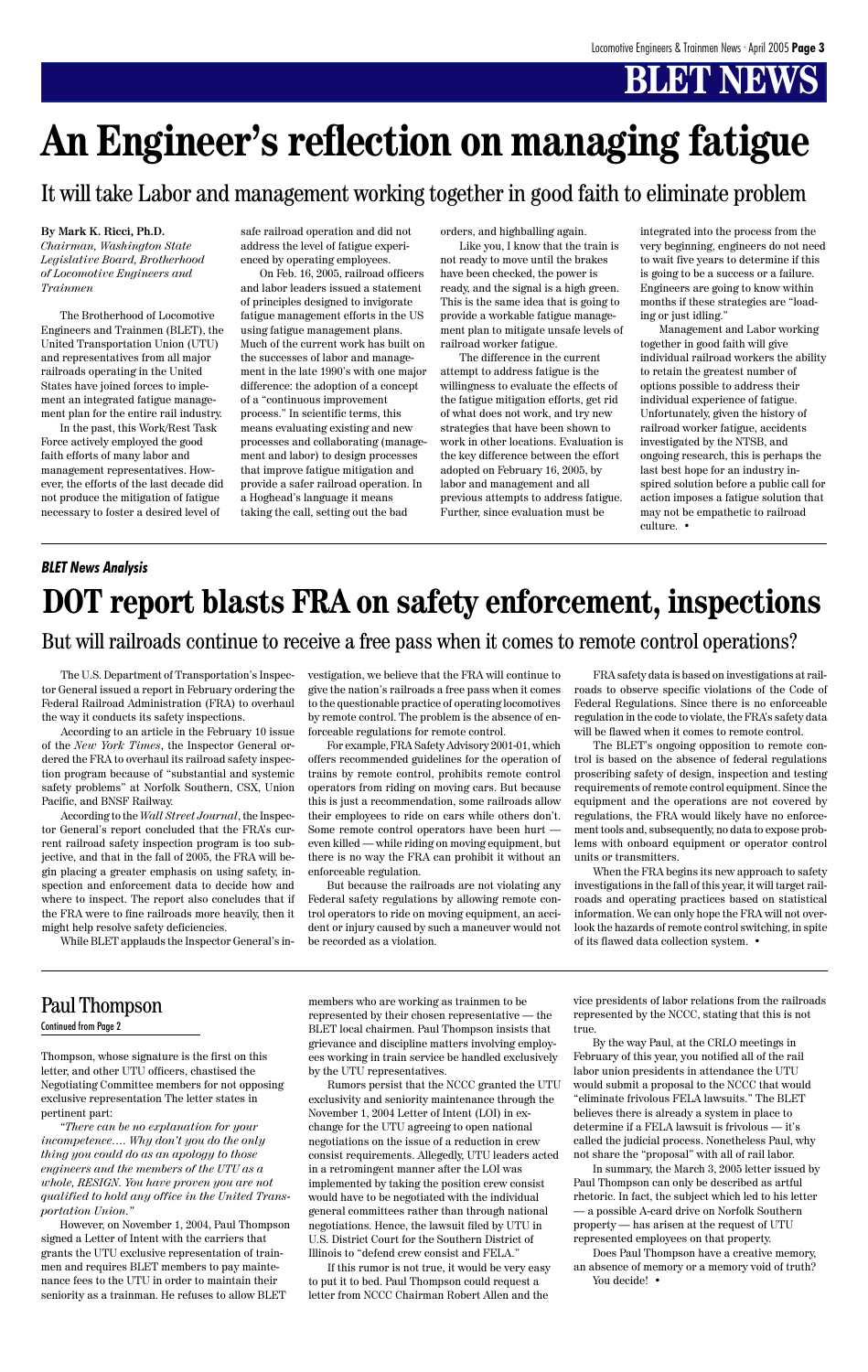The annual BLET Western General Chairmen Association's meeting concluded in Las Vegas on April 6.

The annual meeting is designed for the general sharing of information and planning the future direction of the Brotherhood. Its members are the General Chairmen who represent railroads in the western United States, but General Chairmen from eastern railroads and officers of the BLET National Division are often invited to participate.

The BLET Executive Committee represented the National Division at this year's WGCA meeting, including National President Don Hahs, First Vice-President Ed Rodzwicz, and National Secretary-Treasurer Bill Walpert.

Brother Dennis Pierce, General Chairman from the Burlington Northern-Santa Fe/MRL, is the Chairman of the Western General Chairmen's Association.

President Hahs led a roundtable discussion on the Brotherhood's participation in the Rail Labor Bargaining Coalition (RLBC). President Hahs discussed the general makeup of RLBC, which consists of six other unions and the IBT, and the ongoing negotiating process.

President Hahs also discussed the uncertainty regarding Amtrak funding and emphasized the need for a strong source of funding for the national passenger railroad. "We need to end the yearly budget crisis that plagues Amtrak," he said. "Our nation needs rail transportation to be on solid footing."

The General Chairmen also heard a presentation from John Murphy, Director of Teamsters' Rail Conference.

He generally described the Procedure by which General Committees would elect delegates to the upcoming 2006 IBT Convention.

Cheryl Johnson, special assistant to General President Jim Hoffa brought greetings from the General President and gave an overview of the services and staff available to BLET members (i.e. communications, research, education, organizing) as part of the merger. "We welcome our rail members and invite you to attend our meetings, especially our upcoming Unity Conference in Las Vegas May 8-9," Johnson said.

Also as part of the meeting, Western General Chairmen's Association officers were elected. General Chairman Pierce was re-elected as Chairman of the Association, General Chairman Gil Gore (UP Southern Region) was reelected as Vice Chairman and General Chairman Mike Priester (CP/Soo Line) was re-elected as Secretary Treasurer.

Following the meeting, Brother Pierce reported that the Association discussed many serious issues confronting BLET while they were convened and that those discussions were conducted in a manner that allowed all General Chairmen present to participate in direct and candid conversations with the officers of the National Division and the officers representing IBT.

"While the items we discussed were certainly serious, our open and honest discussions provided the kind of fellowship that can only strengthen BLET as we move ahead," Chairman Pierce said. He also offered his thanks on behalf of the Association to all of the officers and staff of the National Division and IBT that were able to attend and join in the meeting. •

# **Annual Western General Chairmen's meeting concludes**

One month after September 11, 2001, 20-year-old Jonathan Miller was in the United States Marine Corps.

The son of a BLET member, Jonathan was training to help defend his country. But in October of 2001, he stopped to help a fellow recruit pick up his gear. Little did he know that that simple act of kindness would have a profound impact on his health and could possibly lead to paralysis.

As Jonathan picked up the gear, he felt a sharp pain in his neck that shot all the way down to his lower back. At first, his military superiors simply told him to "drink more water." But as many BLET members know, a neck and back injury should never be taken lightly.

Jonathan progressed through the Corps in spite of the pain, but as his back injury became worse and worse, he was reassigned to a medical rehab platoon where he received medical, sports medicine and physical therapy treatment from the Navy.

But due to the severity of the injury and his lack of improvement, he was given an honorable discharge in September of 2002.

Upon discharge, Jonathan was instructed to seek medical treatment through the Veterans Administration (VA). What followed was nearly three full years of getting the run-around, misdiagnoses, and the deterioration of his health.

"I don't have to tell too many people the VA system is grossly mismanaged," said Brother James Kinsman, chairman of the BLET's Wisconsin State Legislative Board. He is friends with Jonathan Miller as well as his father, Tommy Miller, the BLET's Director of Organizing.

Jonathan has been unable to find a decent job because of his injury, and he does not qualify for his father's medical plan through the railroad. However, Brother Miller has used money from his own pocket to pay for his son to see civilian doctors and specialists in back and neck injuries.

Brother Kinsman has stepped in to create a fund for Jonathan to help with his mounting medical bills.

"Tommy Miller is a proud man who doesn't like asking for help," Brother Kinsman said. "He hates for this to happen, but a Brother shouldn't go bankrupt taking care of his kids."

His civilian doctors have confirmed at least one herniated disk in addition to the deterioration of other disks. The doctors are recommending immediate treatment, therapy and medication for Jonathan. However, the VA is balking at the diagnosis and has come up with its own treatment plan.

"The VA continues to ignore and neglect my case even after vast amounts of medical evidence have been presented," Jonathan Miller wrote. "They continue to ignore this even after a re-evaluation has been requested.

"One example of their negligence is mailing harmful psychotropic drugs to me such as Amitriptyline, which is used for the treatment of depression. I have never complained of such symptoms and I feel it is dangerous to treat my physical injuries with unrelated medications. I am not depressed, but I am in danger of paralysis."

Brother Kinsman is hoping BLET members, as well as our Teamster Brothers and Sisters, will support the Miller family as they seek proper treatment for Jonathan.

"The pain has long been unmanageable and my need is not to manage pain, so much as to immediately repair the injury," Jonathan said. "The VA has refused to fill prescriptions given by my civilian doctor. As a result, to obtain proper prescriptions when financial means are available, I have had to pay out of pocket, and suffer when I have not had the means to fill the prescriptions."

Brother Kinsman has established a fund for those willing to help Jonathan and the Miller family. Donations may be sent to:

**Jonathan Miller Relief Fund Northwest Georgia Bank 5063 Alabama Highway Ringgold, GA 30736**

# **Fund established to help son of BLET member**

#### Jonathan Miller has suffered for years after injury in Marine Corps after 9-11

The Brotherhood of Locomotive Engineers and Trainmen lost one of its own in December when Brother Theodore "Ted" Myhre Sr., a retired member of BLET Division 404 (Chicago), died while performing his duties as a volunteer fireman for the Bishop Hill, Ill., fire department.

Brother Myhre joined the BLE on July 1, 1967. He worked as a locomotive engineer for the Chicago & Northwestern Railroad for 30 years and retired in 1995. During his time with the railroad, he served as an engineer trainer who helped many trainees on the road to becoming locomotive engineers, including BLET Vice-President Rick Radek. He also served for a few years as a Road Foreman at Altoona, Wisconsin.

"Ted always took pride in his craft, and he was always a patient instructor and mentor to the young engineers assigned to him," said Vice-President Radek. "Whether it was the railroad, his church, the civil air patrol or, after his retirement, the volunteer fire department, Ted was most about helping others. He will sincerely be missed."

He had been a volunteer fireman for about five years when he was killed in December. Brother Myhre and his fire company responded to an auto accident, and were then told that they were not needed. However, Brother Myhre got out of the fire truck to help direct traffic and was struck by a passing motorist.

"He loved retirement and keeping busy," wrote his wife, Lynne, in a letter to Vice President Radek. "He absolutely loved being a volunteer firefighter here in Bishop Hill. One reason is that he got to drive the big pumper truck and he certainly knew a lot about being called out at all hours!"

About 40 of his fellow firefighters from various departments turned out to honor Brother Myhre at his funeral in Galva, Ill. The funeral was held the day before Christmas, but the firefighters braved the five degree weather to honor Brother Myhre.

"He was a good member, very active in the community, a very nice fellow and was always on the go," said Bishop Hill Fire Chief Jack Hawkins.

Brother Myhre served in the Iowa National Guard during the Korean War. He was a member of the Bishop Hill Heritage Association, serving on its board and as its treasurer, and he was also active with the Galva Arts Council.

Brother Myhre is survived by his wife, Lynne; three sons, David, Michael and Theodore Jr.; two step-children, Deborah Boyle and John Van Arsdall; six grandchildren and two step-grandchildren. •

## **BLET mourns loss of dedicated member, Division 404's Ted Myhre**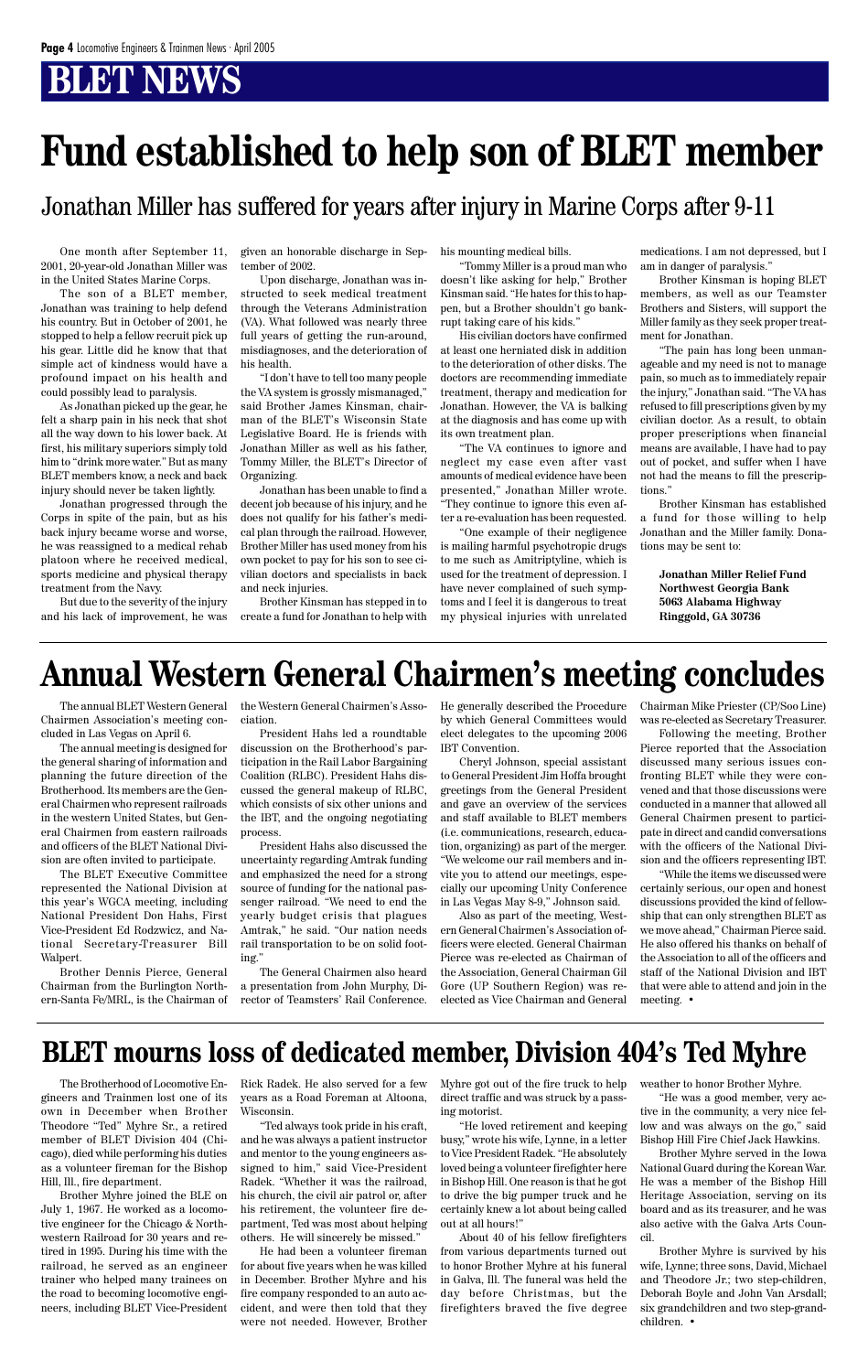Seated, from left: Bob Broka, Director Records Department; Ken Kroeger, Coordinator of Education and Training; Bill Walpert, National Secretary Treasurer; Jeff Vogt, ST, Div. 98 and Nebraska SLB; Kevin Leyerle, ST, Division 81.

Standing, from left: Richard Conner, ST, Div. 578; James Loucks, ST, Div. 721; David Battle, ST, Div. 62; Bob Helling, ST, Div. 587; Steve Diamond, ST, Div. 491; Elmo Hansen, ST, Div. 6; Ray Cornelison, ST, Div. 64; Rick Winters, ST, West Virginia SLB; Rich Dame, ST, Kansas SLB; Cheryl Isom, ST, Div. 930; Michael Zenner, ST, Div. 130; Jayson Hess, ST, Div. 86; John Mullen, BLET Shortline Director; James Ussery, ST, Div. 834 and Texas SLB; Leonard Scheufler, ST, Div. 344; Charles Lacy, ST, Div. 135; James Evans, ST, Div. 527; and Tony Brown, ST, Div. 857. (Not Pictured: Dr. Elaine Reese, Director, Office of Tax Compliance; Walt Schmidt, Webmaster/Director of Online Services; Phil Myers, ST, Div. 777; Mark Whitchurch, ST, Div. 24 and IC GCA; Steve Jackson, ST, NS Northern Lines GCA.



Seated, from left: James Carlson, ST, Div. 77; Brian Hackett, ST, Div. 458; Edward Patterson, S-T, Div. 36; Brett Rohlfs, ST, Div. 251; Bill Walpert, National Secretary Treasurer; Ken Kroeger, Coordinator of Education and Training; and Kevin Van Linden, ST, Div. 683

Standing, from left: Gene Imler, Special Representative, Div. 74; Ralph Schall, ST Div. 1; Bob Broka, Director Records Department; Walt Schmidt, Director of Online Services and Webmaster; James Alcorn, ST, Div. 270; Jim Gibson, ST, Div. 520; Mark Webb, ST, Div. 391; Caroline Kaser, ST, Div. 474; Jack Huddleston Jr., ST, Div. 602; Gary Zahorchak, ST, Div. 757; Dr. Elaine Reese, Director, Office of Tax Compliance; Aaron Lindner, Alternate ST, Div. 682; Gary Myers, ST, Div. 301; Forrest Kirkman, ST, Div. 850; Curtis Hockman, ST, Div. 266; Rachel Everson, ST, Div. 13; and Bill Bowen, ST, Div. 343



Seated, from left: Marlon Taylor, President, Div. 214; Bill Walpert, National Secretary Treasurer; and Ken Kroeger, Coordinator of Education and Training.

Standing, from left: John Bove, ST, Div. 269; Tom Brewer, ST, Div. 103; Daniel Sisneros, ST, Div. 142; Ian Lydic, ST, Div. 624; Walt Schmidt, BLET Webmaster/Director of Online Services; Greg Sherry, ST, Div. 488; Cory Carroll ST, Div. 117., Edwin Hernandez, Alternate ST, Div. 505; Eric Eckart, ST, Div. 160; Bob Broka, Director Records Department; Dr. Elaine Reese, Director, Office of Tax Compliance; James Thompson, ST, GCA and Div. 115; Chris Lamden, Alternate ST, Div. 430; Tom Beardslee, ST, Div. 430; Jon Stokes, ST, Div. 213; Chris Russell, ST, Div. 115; Steve Owens, ST, 133; Martin McCune, ST, Div. 623; Kenneth E. Pearson Jr., ST, Div. 505; Daniel Lyon, ST, Div. 44, and Max Noel, ST, Div. 940. (Not Pictured: Jim Wilmesher, ST Colorado SLB, Div. 256).



# Kansas City San Francisco



Seated, from left: Tom Voelker, ST, Div. 104; Curtis Houston, ST, Div. 415; Daniel Klitzing, ST, Div. 65; Bill Walpert, National Secretary Treasurer; and Ken Kroeger, Coordinator of Education and Training

Standing, from left: Alan Newton, ST, Div. 660; P.L. McDaniels, ST, Div. 794 and Nevada SLB; Dr. Elaine Reese, Director, Office of Tax Compliance; Stan Porch, ST, Div. 446; Michael Conner, ST, Div. 692; Richard Hess, ST, Div. 5; Michael Mulkeen, ST, Div. 71; Jeffrey Valentine, ST, Div. 158; David Davenport, ST, Div. 309; Walt Schmidt, Webmaster/Director of Online Services; Jose Rivas, ST, Div. 214; Bob Broka, Director Records Department; Dave Ditzel, Special Representative; and William Byrd, ST, Div. 398.

Denver

# **BLET completes Secretary-Treasurer training**

The BLET's Education & Training Department recently completed a series of educational workshops throughout the United States to demonstrate the Brotherhood's new dues reporting system for Secretary-Treasurers.

Changes to the reporting system became necessary following implementation of the BLET's new constitution after its merger with the International Brotherhood of Teamsters.

It is now one of the most sophisticated and advanced reporting systems used by a labor union today. Gone are the days of tedious paperwork and hardcopy files. The new system is completely Internet-based. Money is transferred electronically and instantaneously from from one bank account to another.

Dozens of Secretary-Treasurers attending the intensive workshops to gain first hand experience using the new software. The workshops were conduced by Bill Walpert, BLET National Secretary-Treasurer; Dr. Elaine Reese, Director of the BLET's Office of Tax Compliance; Bob Broka, BLET Director of Records; Walt Schmidt, BLET Director of Online Services and Webmaster; and Ken Kroeger, Coordinator of the BLET's Education & Training Department.

More information on the new ST filing system will appear in the next issue of the *Locomotive Engineers & Trainmen Journal*. •

# **Chicago**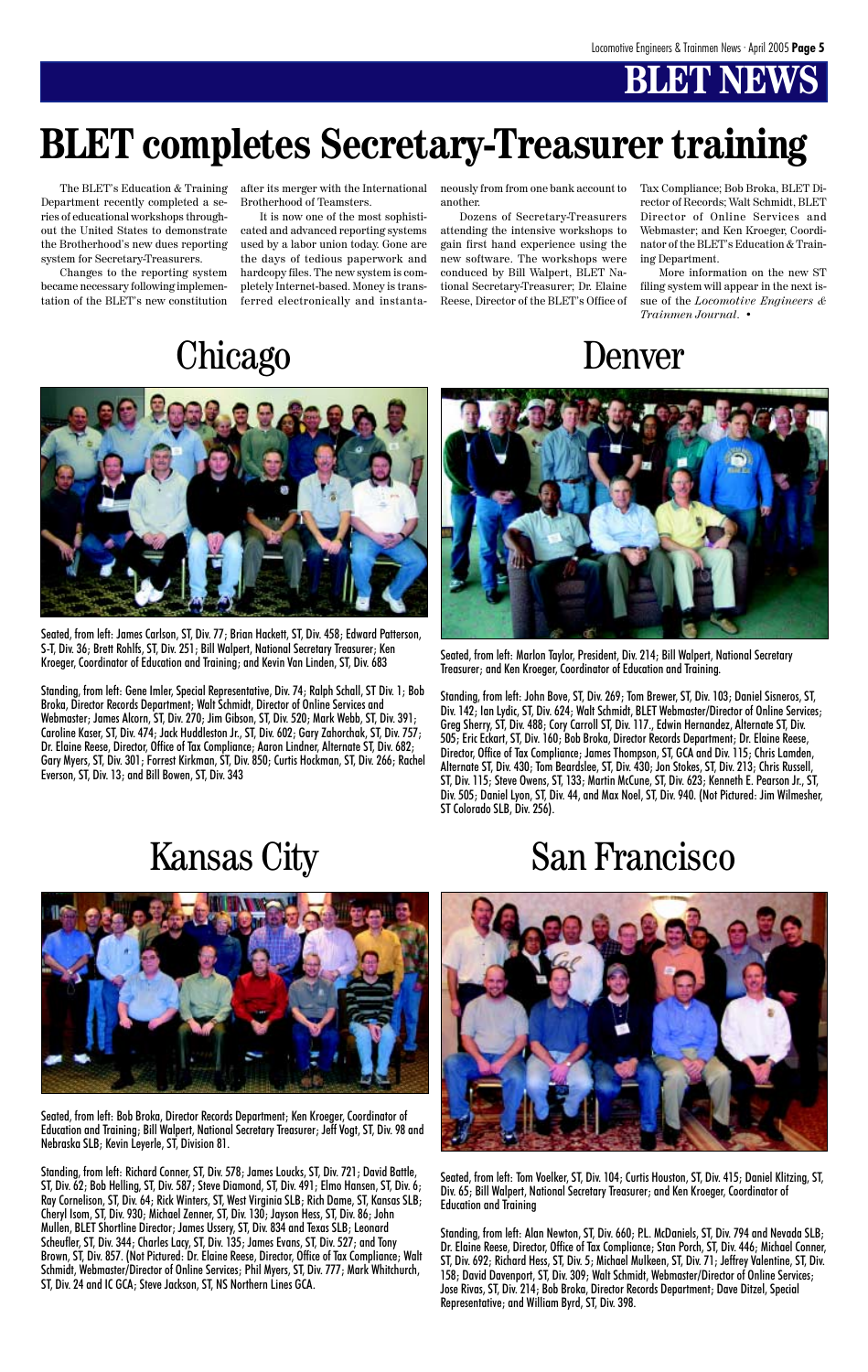#### 2005 Railroad Retirement Board Informational Conferences

The U.S. Railroad Retirement Board will offer free informational conferences for elected officers of all rail labor unions throughout 2005. Registration for all informational conferences begins at 8 a.m. The programs begin promptly at 8:30 a.m. and end at 12:30 p.m.

**May 13 • Smyrna, Ga.** Holiday Inn Express Vinings/ Smyrna 1200 Westchester Dr.

**May 13 • Denver, Colo.** Radisson Hotel Denver Stapleton Plaza 3333 Quebec St.

**May 20 • Billings, Mont.** Billings Hotel and Convention Center 1223 Mullowney Lane

**May 20 • Kings Island, Ohio** Holiday Inn Express, Kings Island The Conference Center, 5589 Kings Mills Rd.

> **June 3 • Fargo, N.D.** Ramada Plaza Suites 1635 42 Street, SW

**June 9 • Tinley Park, Ill.** Holiday Inn Select, Tinley Park Convention Cntr 18501 S. Harlem Ave.

**June 10 • Wichita, Kan.** Holiday Inn Select, 549 South Rock Rd.

**June 16 • Indianapolis, Ind.** Holiday Inn Southeast 5120 Victory Drive I-465 & Emerson Ave.

**September 16 • Ft. Worth, Texas** Holiday Inn South 100 East Alta Mesa Blvd.

**November 4 • Pineville, N.C.** Holiday Inn Express 9825 Leitner Dr.

Railroad Retirement Act employee annuities are subject to dual benefit reductions when social security benefits are also payable; and, they may be subject to reduction when certain public, non-profit or foreign pension payments are also due a retired employee.

The following questions and answers describe how railroad retirement annuities are affected when retired rail employees are also entitled to pensions from employers not covered by railroad retirement or social security.

**1. When was the noncovered service pension reduction in employee annuities legislated and how did it come about?**

The noncovered service pension reduction in railroad retirement benefits was introduced by 1983 social security legislation which also applied to the tier I benefits of railroad retirement employee annuities.

Social security and railroad retirement tier I benefits replace a percentage of a worker's pre-retirement earnings. The formula used to compute benefits includes factors that ensure lowerpaid workers get a higher return than highly-paid workers. For example, lower-paid workers could get a social security or tier I benefit that equals about 55 percent of their pre-retirement earnings. The average replacement rate for highly-paid workers is about 25 percent. Before 1983, such benefits for people who worked in jobs not covered by railroad retirement or social security were computed as if they were long-term, low-wage workers. They received the advantage of the higher percentage benefits in addition to their other pension. The modified formula eliminated this advantage.

**2. In general terms, which employees are affected by this reduction and what types of benefits would cause a reduction?**

For employees first eligible for a railroad retirement annuity and a Federal, State or local government pension after 1985, there may be a reduction in their tier I benefits for receipt of a public pension based, in part or in whole, on employment not covered by social security or railroad retirement after 1956. This may also apply to certain other payments not covered by railroad retirement or social security, such as from a non-profit organization or from a foreign government or a foreign employer. It includes both pe-

riodic payments, as well as lump-sum payments made in lieu of periodic payments. It does not include military service pensions, payments by the Department of Veterans Affairs, or certain benefits payable by a foreign government as a result of a totalization

agreement between that government and the United States.

**3. If a noncovered service pension reduction is required in a railroad retirement employee annuity, how would it be applied?**

Unlike the dual benefit offset for social security entitlement applied by deducting the amount of the social security benefit from the annuitant's tier I railroad retirement benefit, an alternate factor is used in the tier I benefit computation of annuitants with such pensions.

A tier I benefit is calculated in the same way as a social security benefit. In computing a tier I benefit, an employee's creditable earnings are adjusted to take into account the changes in wage levels over a worker's lifetime. This procedure, called indexing, increases creditable earnings from past years to reflect average national wage levels at the time of the employee's retirement. The adjusted earnings are used to calculate the employee's "average indexed monthly earnings" and a formula is applied to determine the gross tier I amount.

This benefit formula has three levels. Each level of earnings is multiplied by a specified percentage. The first level of earnings is multiplied by 90 percent, the second by 32 percent, and the final level by 15 percent. The results are added to obtain the basic benefit rate. For those first eligible in 2005, the gross tier I benefit is equal to: 90 percent of the first \$627 of average indexed monthly earnings, plus 32 percent of the amount of those earnings over \$627 up to \$3,779, plus 15 percent of those earnings in excess of \$3,779.

Beginning with 1986, a reduction in the 90 percent factor was phased in until, for employees subject to the

> noncovered service pension reduction and who became eligible in 1990 or later, the 90 percent factor is reduced to as low as 40 percent. For example, an employee born in 1943 is eligible for a noncovered service pension and has 20 years of railroad service. Her

railroad retirement annuity begins with the first full month she is age 62 and her average indexed monthly earnings are \$1,800. She would receive, after the reduction for early retirement, a tier I benefit of \$472.11, rather than the \$708.17 otherwise payable.

However, for employees with relatively low noncovered service pensions, there is a guarantee that the amount of the reduction in tier I cannot be more than 50 percent of the pension.

**4. Are there any provisions exempting retired railroad employees who also receive noncovered service pensions from this reduction?**

Railroad retirement employee annuitants also receiving a noncovered service pension who attained age 62 before 1986, or who became entitled to a railroad retirement disability annuity before 1986 and remained entitled to it in any of the 12 months before attaining age 62 (even if the employee attained age 62 after 1985) are not affected by the noncovered service pension reduction.

Railroad retirement employee annuitants who received, or were eligible to receive, their noncovered service pensions before 1986 would not be affected. They are considered eligible if they met the requirements of the pension plan before January 1986, even if they continued to work.

The reduction also does not apply to:

• Federal workers hired after December 31, 1983;

• Persons employed on December 31, 1983, by a nonprofit organization that was exempt from social security and became mandatorily covered under social security on that date;

• Railroad employees whose pensions are based entirely on noncovered employment before 1957; and

• Railroad employees eligible for a noncovered service pension who have 30 or more years of "substantial railroad retirement and/or social security earnings." They are generally exempt from the reduction. Also, employees with 21 to 29 years of substantial earnings may be subject to a lesser reduction. In such cases, the 90 percent factor is reduced in increments of 5 percent, providing factors ranging from 85 percent for employees with 29 years of substantial earnings to 45 percent for those with 21 years.

**5. What is considered a year of "substantial earnings" for purposes of exempting a person from the reduction for a noncovered service pension?**

A year of "substantial earnings" is not the same as a year of service. For 1951-78, the amount of earnings needed for a year of coverage is 25 percent of the annual social security maximum creditable earnings bases in effect for those years. For years after 1978, the amounts are 25 percent of what the maximum earnings bases would have been if the 1977 social security amendments had not been enacted. For example, in 1975, earnings of \$3,525 would be considered a year of substantial earnings; in 1985, earnings of \$7,425 would be needed; in 1995, earnings of \$11,325; and in 2005, earnings of \$16,725.

**6. Are any reductions made in railroad retirement spouse or widow(er)s' benefits if a public service pension is also payable?**

Yes. The tier I portion of a spouse or widow(er) annuity may also be reduced for receipt of any Federal, State or local pension separately payable to the spouse or widow(er) based on her or his own earnings. The reduction generally does not apply if the employment on which the public pension is based was covered under the Social Security Act throughout the last 60 months of public employment. (This 60-month requirement is being phased in over a 5 year period ending March 1, 2009, and there are some exceptions.) Most military service pensions and payments from the Department of Veterans Affairs will not cause a reduction. For spouses and widow(er)s subject to the public pension reduction, the tier I reduction is equal to 2/3 of the amount of the public pension.



**7. Where can more specific information on how noncovered pensions affect railroad retirement benefits be obtained?**

For more information, individuals who may be affected should contact the nearest office of the Railroad Retire-

# **How other pensions impact Railroad Retirement**

See Railroad Retirement, Page 7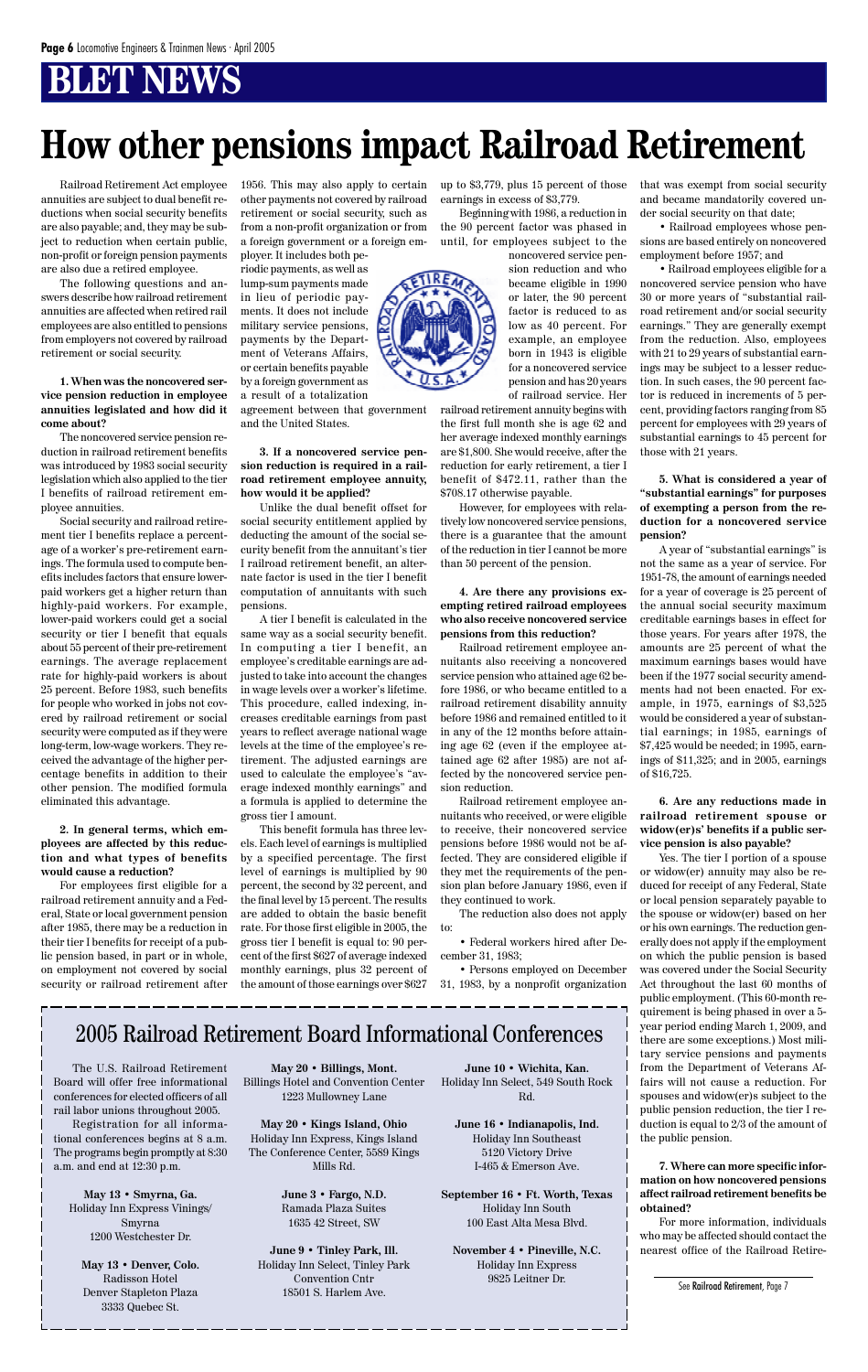ment Board. Most Board offices are open to the public from 9:00 a.m. to 3:30 p.m., Monday through Friday, except on Federal holidays.

Persons can find the address and phone number of the

The governor of Montana has signed a bill renaming a portion of Montana Highway 3 east of Helena after former State Representative and BLET Member Patrick Galvin.

Brother Galvin, who passed away in September of 2004 at the age of 78, served as a Democratic representative from 1991-1998, representing the western district of Great Falls.

Political activism runs in the Galvin family. Brother Galvin's daughter Kathleen Galvin-Halcro followed in her father's footsteps and is now the Democratic representative for the same district as her father.

Brother Galvin joined the BLET on Nov. 1, 1972, and was a member of Division 499 (Whitefish, Mont.).

"He was without a doubt what every member of this organization should strive to be," said Craig Gilchrist, Chairman of the Montana State Legislative Board. "He was a fine union man and an upstanding family man. My life is richer having known him."

The Patrick G. Galvin Memorial Highway will be a 22-mile stretch of Montana Highway 3 from Great Falls to Armington Junction. Highway 3 runs from Great Falls to Billings, through Harlowton and Lavina. Signs marking the highway with its new name should be going up within six weeks, according to the Mon-

#### Railroad Retirement

#### Continued from Page 6

tana Department of Transportation.

The governor of Montana, Brian Schweitzer, signed the bill into law on April 10 during a Capitol ceremony with more than a dozen members of the late Galvin's family.

The idea for the honor came from the Great Falls delegation, Galvin-Halcro said, "to recognize all that (he) gave to the community of Great Falls and the state of Montana."

"It's just a way to give back to him one last time," she said.

*(With reporting from the Associated Press.)* •

## **Montana highway named in honor of late BLET member**

Charles W. "Chuck" Yenni, 80, former Ohio State Legislative Board Chairman of the Brotherhood of Locomotive Engineers, died on April 12 from complications following a series of strokes.

Brother Yenni was a member of BLET Division 526 in Willard, Ohio, but spent many years as a member of Division 296 where he served as Local Chairman. He also served as Secretary-Treasurer of the Baltimore & Ohio General Committee of Adjustment and S-T of the Ohio State Legislative Board. However, Brother Yenni is best remembered for his years as Chairman of the Ohio State Legislative Board from 1978- 1987.

"He was one of the most dedication

officers in the Brotherhood," said Jim Ong, current Chairman of the Ohio State Legislative Board. "He absolutely loved the BLE. He was and still is very well though of. He was an effective politician who made things easier for Bill O'Brien and myself. Chuck always had a twinkle in his eye. He was a good man."

Bill O'Brien succeeded Brother Yenni as Chairman of the OSLB.

Born Aug. 29, 1924, in Dover, he was a son of the late Walter and Beulah Latto Yenni. Chuck graduated from Dover High School and went on to serve honorably with the U.S. Army during World War II. He retired as a locomotive engineer from CSX and its predecessor, the Baltimore & Ohio Railroad,

> The April 11 fatality is at least the second serious remote control accident in the United States this year. On January 22, a remote control locomotive struck a CSX employee in the Waycross Hump Yard in Waycross, Ga., resulting in the amputation of his right leg just above the knee.

after 45 years of service. Chuck also owned and operated the Columbia Tree Farm near Dover, which was truly one of the joys of his life.

Chuck was a member of the National Association of Retired & Veteran Railway Employees (NARVRE) and a 32nd Degree Mason, belonging to the Dover Lodge. He was a member of the Dover post of the Veterans of Foreign Wars, and the Disabled American Veterans.

Survivors include his wife, Wanda Smith Yenni, whom he married on April 18, 1970; two daughters, Barb (Bob) Schilling and Betty (Dan) Keener, both of Ashland; a son, Ron (Nancy) Yenni of Mansfield; a stepson, Terry Prater of Dover; nine grandchildren; numer-

### Chuck Yenni, former Ohio State Legislative Board Chairman, 1924-2005

ous great-grandchildren; four brothers, Jim (June) Yenni and Rich (Carol) Yenni, both of Nova, Bob (Grace) Yenni of Lorain and Ralph Yenni of Mansfield; and many nieces and nephews.

In addition to his parents, Chuck was preceded in death by his first wife, Wilma Wilder Yenni, on July 2, 1969; a sister, Mary Louise Yenni; and a brother, George Yenni.

He was buried on April 15 in Ashland County Memorial Park where military rites were conducted.

Memorial contributions may be made to Hospice of Tuscarawas County, 201 W. 3rd St., Dover, O. 44622.

*(With reporting from the Dover, Ohio, Times Reporter.)* •

Members of the Brotherhood of Locomotive Engineers and Trainmen who work on CN's former Illinois Central properties will vote on a tentative contract proposal on May 23.

The tentative agreement, announced on April 12, provides for more flexible work rules and an hourly wage structure. Specific details of the agreement are being withheld pending ratification.

The BLET negotiating committee consisted of National Vice-President Richard K. Radek, General

Chairman John Koonce, and GCA First Vice-General Chairman and S-T Mark Whitchurch.

"We succeeded in getting what we believe are better than average general wage increases on the table," Brother Koonce said.

He said the Brotherhood also secured more paid time off in the tentative agreement as well as other improvements, including better life insurance benefits.

Brother Koonce said the BLET took an aggressive approach toward negotiations, initiating early contract talks with the carrier prior to the expiration of the existing contract. He said that early, unofficial talks began in mid-2004. As a result, BLET members will see wage increases on June 6 if the new contract is ratified in May, as opposed to August 1 under the old agreement. The tentative agreement covers approximately 400 BLET members.

BLET gets tentative pact at CN/IC

#### Remote Control

#### Continued from Page 1

on the job training.

"These remote control operators are replacing engineers, who are the most experienced member of the train crew," President Hahs said. "Basic training to become a federally certified locomotive engineer is anywhere from eight months to a full year. To replace certified engineers with employees who have just two weeks of training clearly lowers the bar when it comes to safety."

Board office serving their area by calling the automated tollfree RRB Help Line at (800) 808-0772. They can also get this information from the Board's Web site at www.rrb.gov.

Other victims of Class 1 remote control include operations include: Jody Allen Herstine, who was killed in a remote control accident on Dec. 7, 2003, at a Union Pacific yard in San Antonio, Texas; John W. Sneddon, who died in a remote control accident at a CSX yard on Feb. 16, 2003, near Syracuse, N.Y.; and Glen A. "Skip" York, who died in a remote control switching accident on Sept. 2, 2004, at a Burlington Northern-Sante Fe rail yard in Clovis, N.M.

In their zeal to implement the new remote control technology, it appears rail carriers and the union representing remote control operators failed to make safety their top priority and did not take adequate steps to train new workers in handling heavy moving equipment. •

UP switchman killed in remote control accident

#### NJ Transit training 'inadequate'

## **NEWS BRIEFS**

BLET General Chairman Bob Vallochi criticized NJ Transit for not doing enough to retrain its engineers.

After six trains went through stop signals within five months, NJ Transit began what it called an "aggressive plan" to retrain all 419 engineers over 30 days by sending supervisors to ride with them.

"This is absolutely not aggressive training," he said. "What they're doing is just a stop- gap measure. It's not going to stop another stop signal violation."

Six engineers allegedly went through stop signals between November and March and were suspended without pay for 30 days.

The incidents occurred at New York Penn Station and Secaucus Junction.

Vallochi said NJ Transit has been relying on engineers with too little experience to provide training to their coworkers.

"That's the training they tell us, 'Be careful,'" he said.

*(From the Newark Star-Ledger)* •

A former TSA official says the government didn't have adequate plans to secure hazardous rail shipments when he was with the agency. Former Deputy Administrator Stephen McHale was the TSA's secondranking official from 2002 to 2004. He says he was disappointed at the pace and the amount of resources the government directed to secure chemicals, explosives and other dangerous materials on the nation's rails.

*(The Associated Press)* •

#### Ex-TSA official faults rail security